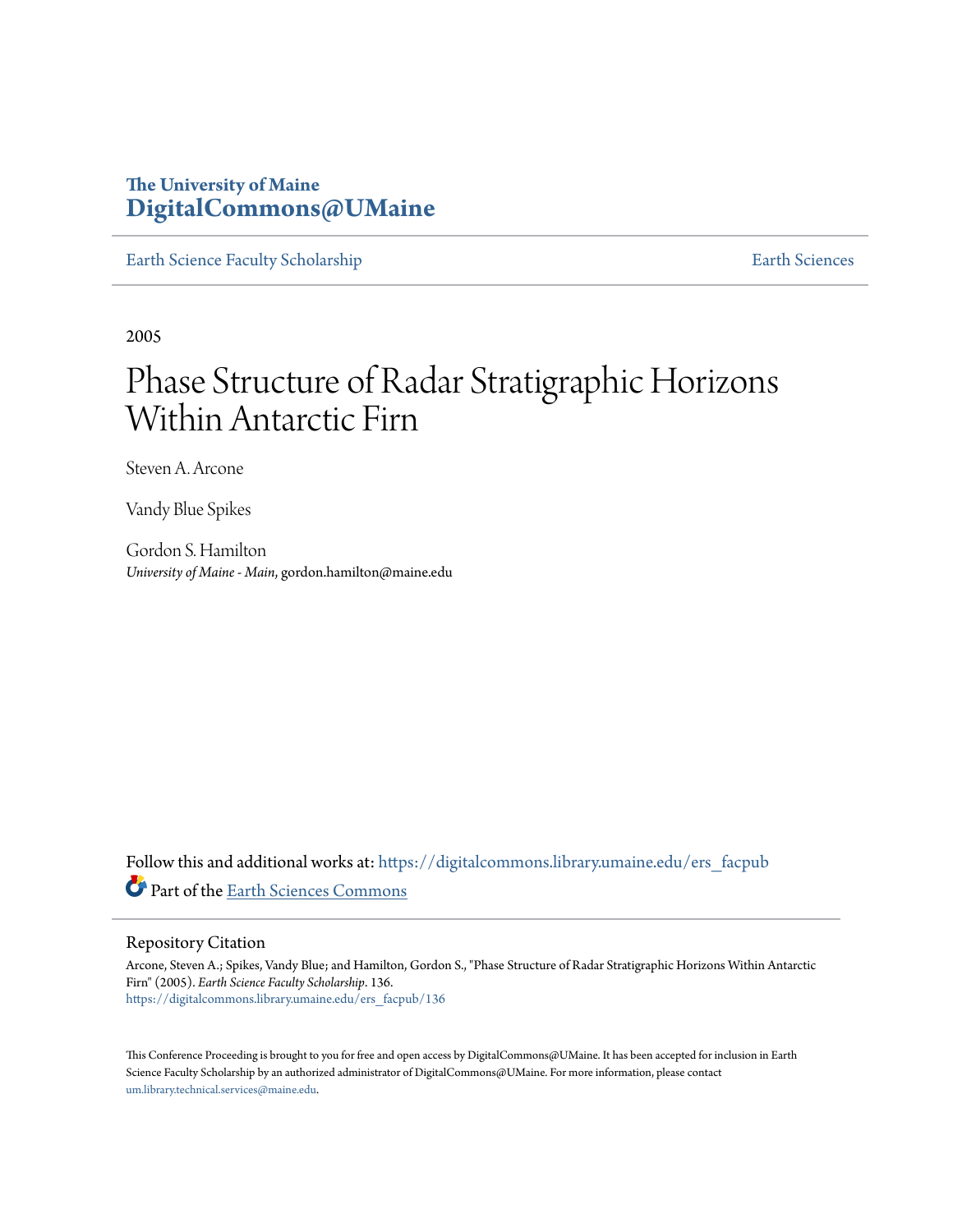# Phase structure of radar stratigraphic horizons within Antarctic firn

Steven A. ARCONE,<sup>1</sup> Vandy B. SPIKES,<sup>2</sup> Gordon S. HAMILTON<sup>3</sup>

<sup>1</sup>US Army Cold Regions Research and Engineering Laboratory, 72 Lyme Road, Hanover, NH, 03755-1290, USA E-mail: Steven.A.Arcone@erdc.usace.army.mil

<sup>2</sup> Earth Science Agency, LLC, Stateline, NV 89449, USA

<sup>3</sup>Climate Change Institute, University of Maine, 303 Bryand Global Sciences Center, Orono, ME 04469-5790, USA

ABSTRACT. We have recorded reflection profiles of firn through large areas of West Antarctica and part of the East Antarctic plateau using 400 MHz short-pulse radar. The locations show accumulation rates that vary from well above to well below the vertical radar resolution. Most reflection horizons have extensive lateral continuity, and are composed of distinctive wavelets with a consistent phase polarity sequence within their successive half-cycles. We modeled these waveforms, and conclude that they arise from thin, double layers of ice over hoar, which is consistent with the standard model of firn stratification. In addition, we conclude that ice/hoar layers are extensive throughout West Antarctica and also present (although more sparsely) beneath the Antarctic Plateau.

# **INTRODUCTION**

The stratigraphy of firn revealed in snow pits, trenches and ice cores shows density layering on the scale of centimeters (Gow, 1965, 1968; Benson, 1971; Cameron, 1971; Alley, 1988; Braaten, 2000). This observation appears to be consistent with the constant interference pattern of reflections at short-pulse ground-penetrating radar (GPR) pulse center frequencies of about 200 MHz and below (Vaughan and others, 1999). However, at the higher GPR frequency of 400 MHz, many reflections are solitary wavelets, even though the layer resolution of the predominantly 1.5-cycle pulse is still about 0.35-0.42 m in firn (Arcone, 2002; Arcone and others, 2004). By solitary we mean that the peak values of the 1.5 cycles are at least 3 dB above the nearest half-cycles. Similarly, distinct reflection horizons have been observed in Greenland firn with higher-frequency spread spectrum radars (Kanagaratnam and others, 2001), although these radars do not have a pulse duration equivalent to a comparably small number of cycles.

Based on calculations of reflectivity strength, the sensitivity of GPR to thin layers, profile amplitude structure, and the widespread occurrence of hoar events in polar regions, Arcone and others (2004) have argued that these GPR events may be related to single (or clusters of) thin layers of ice (Gow, 1968). In polar regions, these ice layers are usually generated by condensing evaporation from underlying layers of hoar, as per the standard model of firn stratification (Alley, 1988). Arcone and others (2004) mainly discussed the lateral continuity and waveform of only two GPR events, so it is not clear that their model of a thin layer of ice is consistent with all reflection events. In this paper, we examine the waveforms of many events recorded at several Antarctic locations to determine if they show a consistent pattern and contain more information regarding their origin.

Our objective is to test the hypothesis that these solitary GPR waveforms should be consistent in structure given that they are generated by the classic model of firn stratification for Antarctica. By structure, we mean the relative amplitudes, and the phase polarity sequence of the major halfcycles of the pulse (Arcone and others, 1995; Arcone, 1996). By consistency we mean both from event to event, and along the same event horizon. We test this hypothesis by examining the phase polarity sequence of the strongest halfcycles of many 400 MHz wavelets we recorded at several locations throughout West Antarctica and near the South Pole during the 4 year International Trans-Antarctic Scientific Expedition (ITASE) program (Mayewski, 2003). We include two locations near ice divides where accumulation rates appear to exceed the vertical resolution of the radar, and two where the rates do not, to give greater perspective to our study.

#### **LOCATION**

Figure 1 locates the ITASE transects, ice-coring sites and ice divides. We examine our waveforms from profile segments recorded near the labeled core sites. Core site 99-2 is at the end of transect II (recorded in 1999), which encounters hilly topography and significantly variable accumulation rates. Core sites 00-2 to 00-4 lie along the part of transect II (recorded in 2000) that is near an ice divide. Spikes and others (2004) have tracked radar horizons between core sites 00-4 and 00-5 to show that they are isochronal. We track two of these horizons and use the dating of Kaspari and others (2004) to find an average accumulation rate at 00-2 because this core had not been processed as of this writing. This site appears to have the highest accumulation rate. Core site 01-4 (recorded in 2001) along transect III is also near an ice divide. The South Pole site (SPS) is about 5 km from South Pole Station. Surface conditions along all transects were generally smooth with few sastrugi.

# EQUIPMENT, WAVELET CHARACTERISTICS AND **DATA PROCESSING**

We used a Geophysical Survey Systems Inc. (GSSI) model SIR 10B control unit and towed a GSSI 400 MHz (model 5103) antenna transducer unit in a small sled. The 4.1 ns (Fig. 2) duration of the major 1.5 cycles of the pulse provides about 0.41 m interface resolution in firn of refractive index  $n = 1.5$ (density:  $\rho = 600 \text{ kg m}^{-3}$ ). The profiles contain 16-bit traces at 8192 samples per trace. All profiles were recorded with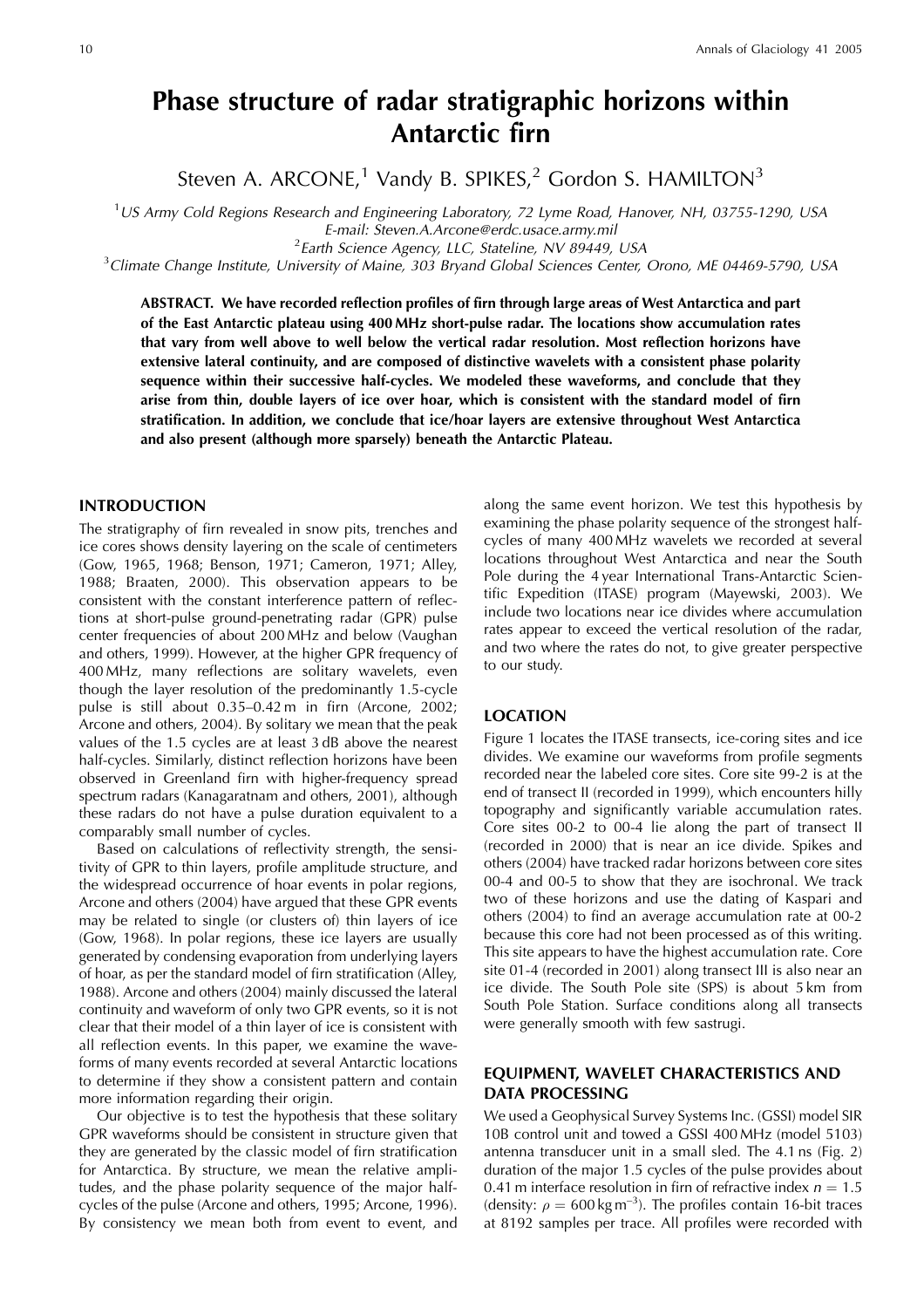

Fig. 1. Location of the ITASE transects, core sites cited in the text, and major divides (dashed lines; after Liu and others, 1999) between drainage basins of West Antarctica. I, II, III and IV refer to the transects during 1999-2002, respectively. Transect portions for the profiles discussed are indicated by thicker, white segments.

the same control system antennas, and filter settings, and all had their range gain removed before post-processing. We then applied bandpass filtering (150-550 MHz) to reduce high- and low-frequency noise, and removed constant timedelay clutter with a wide  $(300 \text{ traces} = 3 \text{ km})$  horizontal filter. The profiles are displayed in line intensity, rather than a wiggle trace format, to show the consistent waveform phase structure with distance. The profiles are not corrected for elevation, so that the spatial changes of accumulation rates relative to the surface can be seen more easily.

We used known calibrations between dielectric permittivity,  $\varepsilon$ , and snow density (Cumming, 1952; Kovacs and others, 1996) and the simple echo delay formula  $d = ct/2n$ to transform echo time delay,  $t$ , into depth,  $d$ , where  $c = 0.3$  m ns<sup>-1</sup> and  $n = \sqrt{\varepsilon}$ . We performed our depth calibration meter by meter, based on the 1 m increment density profiles measured at each core site. We combined the density profiles and depth vs time calibrations to calibrate cumulative water equivalent (w.e.) against event time delay.

The antenna radiates a wide beam, outside of which the complexities of the directivity (Arcone, 1995) are unimportant because of the gentle slope of the layers. We used a running, 32-fold stack to give an effective spatial recording rate of about 1 trace per 2.7 m at an average traverse speed of  $2 \text{ m s}^{-1}$  for transect I, about 1 trace per 15 m at the 3.3 m s<sup>-1</sup> average speed of transects II and III, and about 1 trace per 12 m at the  $2.5 \text{ m s}^{-1}$  speed of transect IV. The additional stacking that we used to provide average wavelet characteristics, discussed later, gives an effective lateral resolution at least 12 times less than these values, and precludes any need to consider Fresnel zone widths for antenna sensitivity. At our highest compression, one trace represents about 60 m of distance traveled. We simultaneously recorded precise geodetic differential global positioning system (GPS) data to locate our position and elevation.

#### **RESULTS**

#### Profile 00-4 to 00-2 and core site 00-2

We show the profiles from core sites 00-4 to 00-3 and from 00-3 to 00-2 in Figure 3. The depths of the cores were 58.4,



Fig. 2. The 400 MHz antenna wavelet form, as revealed by a reflection from a metal sheet buried in firm ( $\varepsilon = 1.7$ ). Consequently, the  $+-+$  phase polarity sequence (red-blue-red in the profiles) for the major half-cycles is the inverse of that of the wavelet transmitted into the firn. The direct coupling is through the small air gap between the transmitter and receiver antennas. The bandpass filtering applied to this trace is the same as that applied to all profiles.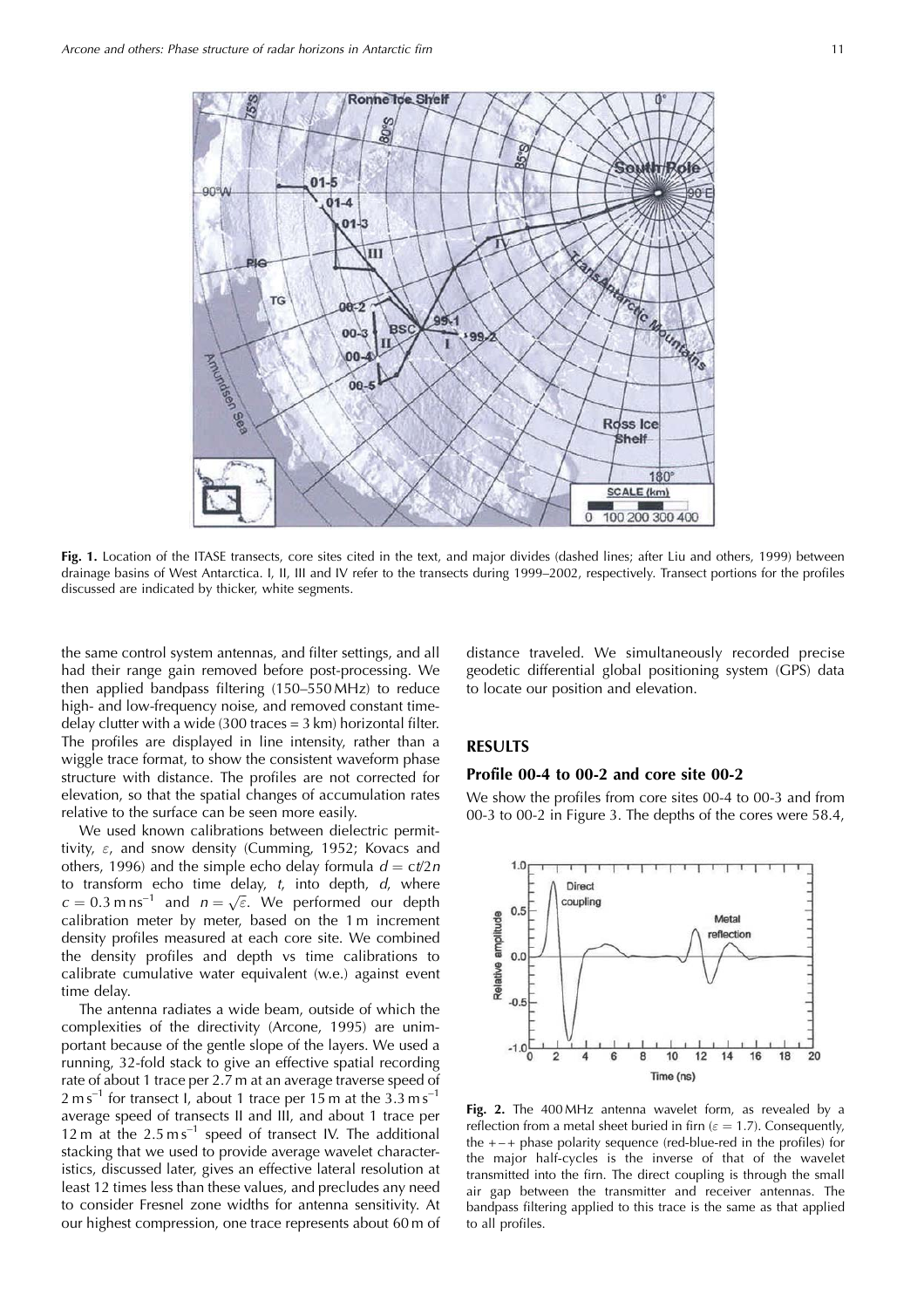

Fig. 3. The top 1000 ns (about 93 m) of the year 2000 profile recorded from core site 00-2 (0 km) to 00-3 (101 km) to 00-4 (202 km). The upper and lower dark lines trace horizons that correspond with 1922 and 1991, respectively. The depth scales at 800 ns are estimates.

60.3 and 61.3 m, respectively, with corresponding densities of 800, 780 and 750 kg  $\text{m}^{-3}$ . Thus, the firn-ice transition  $(830 \text{ kg m}^{-3})$  was surely reached by the 800 ns (76 m) depth of these profiles. Using the core at site 00-4, the average water accumulation rate between 1922 (266 ns round-trip delay) and 1991 (42 ns) was computed at 0.189 m w.e.  $a^{-1}$ (Kaspari and others, 2004). We follow the horizons (associated with a particular half-cycle and not with the leading edge of a wavelet) at these time delays to site 00-2, where the stronger horizons are more widely spread and their wavelet structure is easier to discern. At site 00-2 the 1991 and 1922 horizons then occur at 93 ns (cumulative w.e. of 4.6 m from surface) and 553 ns (cumulative w.e. of 35.4 m from surface), respectively. Therefore, at site 00-2 the average yearly w.e. rate between the above years becomes about  $0.45$  m a<sup>-1</sup>.

Figure 4 shows a highly stacked version of the first 6 km from site 00-2 that covers the first 600 ns, or about 56 m of depth. Many of the relatively stronger horizons appear as solitary, 1.5- to 2.5-cycle wavelets. All wavelets circled in the figure have a dominant three half-cycles in which the peak amplitude is at least 3 dB above that of the nearest bands. The relative strengths and three- to five-band structure are most apparent in the detail of Figure 5, which also provides a Hilbert magnitude transform of a single trace to show the relative strengths of the energy envelopes of these events. In some cases in Figure 4, such as between 280 and 300 ns, the wavelets are spaced too closely to resolve. Of 44 solitary wavelet events at site 00-2, 38 have a  $-+$ phase polarity sequence. This wavelet attribute is not characteristic of just the firn regime since it carries deeper than  $70 \text{ m}$  (Fig. 6).

Although the wavelet resolution is significantly less than the accumulation rate at 00-2 (the w.e. rate of  $0.45 \text{ m a}^{-1}$  at site 00-2 translates to  $0.75 \text{ m a}^{-1}$  of equivalent firn with density  $600 \text{ kg m}^{-3}$ , and to  $0.50 \text{ m a}^{-1}$  of equivalent ice), weaker signals between the stronger wavelets appear to provide a near continuum of events. These weaker signals must be primary events because the successive values of reflectivity for multiple reflections between layers would



Fig. 4. The top 600 ns of the profile of the first 6 km from core site 00-2. The circled events are wavelets distinguished by peak amplitudes that are at least 3 dB above those of the nearest events.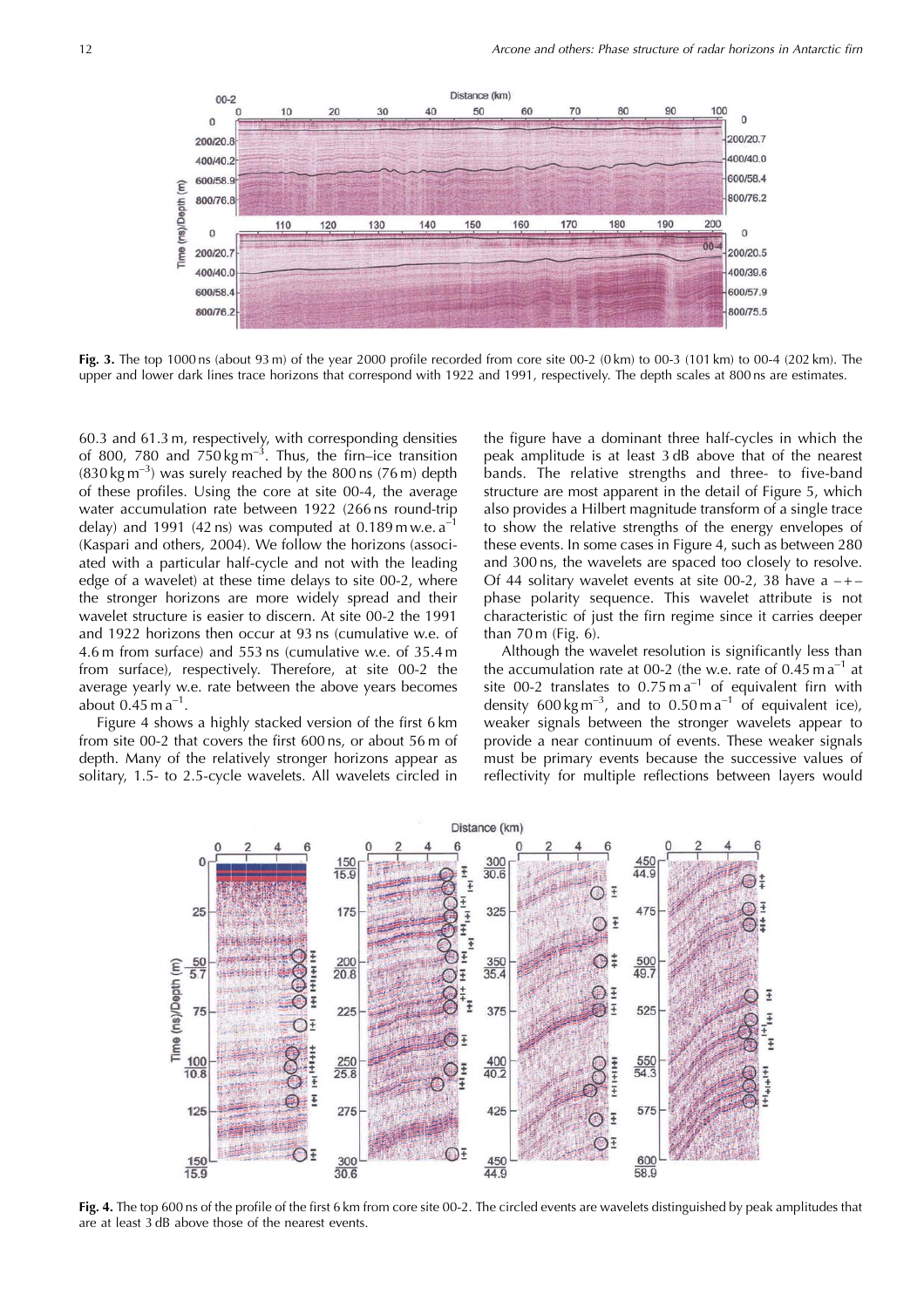

Fig. 5. Detail from Figure 4, and a Hilbert magnitude transformation of the trace located beneath the small arrow. The boxed sections highlight horizons with solitary wavelets. The detail shows that some events have the 2.5-cycle structure seen later in the modeling. The amplitude scale of the trace is relative. The energy envelopes of the transform rise as much as 9 dB above the noise level in the troughs.

provide <-150 dB total reflectivity, which would be beyond detection by this radar. The 69 year span of 460 ns translates to an average of about 6.7 ns  $a^{-1}$ , or about 1.6 wavelets per year. Therefore, the number of primary events exceeds the number of years and so any possible annual signal is convolved within the continuum of events.

#### **Other sites**

Figure 7 shows a 6 km long profile recorded near SPS, where accumulation rates have been measured at only about 0.03- $0.04$  m w.e.  $a^{-1}$  (Van der Veen and others, 1999). We calibrated depth from a density profile obtained in 1995



Fig. 6. Profile of the first 6 km from core site 00-2 between 600 and 780 ns.

(personal communication from D. Dixon, 2003), which showed the firn-ice transition at 118m (about 1223 ns) depth. Although the accumulation rates are far less than our GPR vertical resolution at any depth, the profile still shows solitary wavelets, the majority of which have the  $-+$ structure. The horizons are generally weaker than at the other sites, which is consistent with the likelihood of relatively weaker density contrasts because saturation vapor pressures depend on the absolute temperature of the snow (Albert and others, 2004; about -50°C near South Pole, and about  $-28^{\circ}$ C near BSC). As with all the other sites, there is a continuum of wavelets, but there are only two deeper than about 56 m that are prominent enough for their phase to be read (Fig. 8). These events could be tracked for tens of kilometers as we approached SPS.

We investigated three additional sites, and all the results are summarized in Table 1. We chose sites where there was



Fig. 7. The top 600 ns of the profile of the last 6 km before the South Pole Station site. The circled events are wavelets distinguished by their amplitudes. The depth scale is based on a density profile from within 100 km of South Pole Station.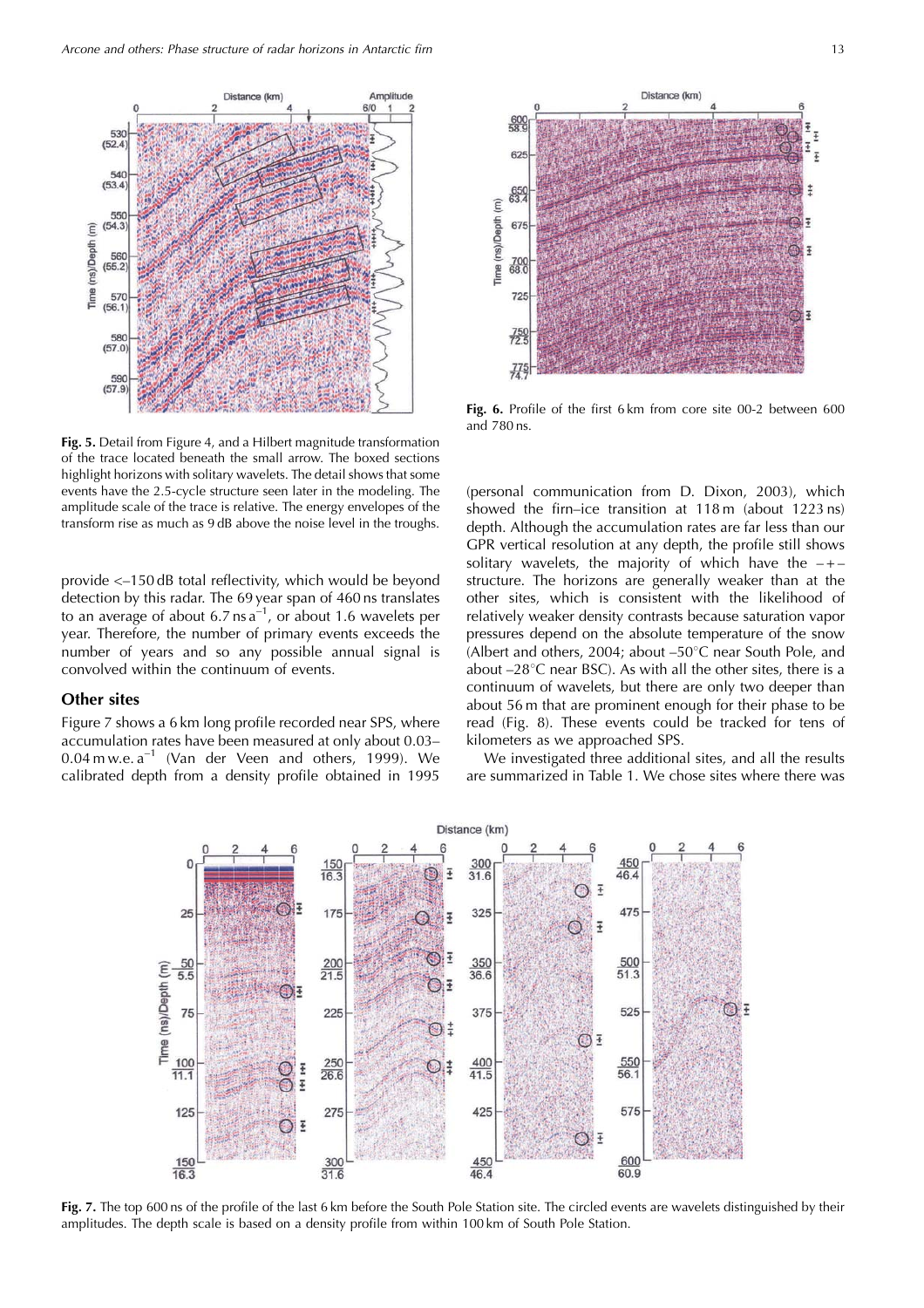

Fig. 8. Profile of the first 6 km from the South Pole Station site between 723 and 905 ns. The display has been intensified to show the events better.

minimal dip in the strata so that the stacking process could fairly average the wavelets along the horizons and allow them to be easily viewed. The horizons near core site 00-4 are not necessarily the same as those near site 00-2 because some have extinguished in between and some have newly generated. Those below about 375 ns at 00-4 become too close (or they interfere) for their phase polarity sequences to be determined. The profiles near core sites 01-4 and 00-2 showed the deepest horizons, some of which reached the bottom of the profiles at 135 m depth (Arcone, 2002). The core for site 01-4 has yet to be processed as of this writing, but cores at nearby sites 01-3 and 01-5 show accumulation rates of 0.33 and  $0.34$  m w.e.  $a^{-1}$  (Kaspari and others, 2004), respectively. The 01-5 value is biased toward the low side because it is situated in an anticlinal stratigraphic structure where accumulation is decreased by topographic effects (Black and Budd, 1964). The 6km segment we examined along the 1999 profile ends 4 km from core site 99-2. This core site showed an anomalously low accumulation rate, with the firn-ice transition occurring at only 37 m depth. The firn-ice transition within the segment we analyzed is interpreted from the stratigraphy to be about 5 m lower. In total, of 127 wavelets identified, 85% have the  $-+$ structure for the strongest three half-cycles.

### **MODELING AND DISCUSSION**

The standard model of firn stratification, which is built on many observations (Gow, 1965, 1968; Alley, 1988), accounts for the frequent occurrence of thin ice layers ('crusts') about 1–2 mm thick (Arcone and others, 2004). The nearpurity of the ice was deduced by Gow (1968) from petrographic studies. These ice layers are generated by, and form above, a layer of low-density (relative to the firn matrix) hoar beneath. The permittivity structure of this double layer will therefore consist of a higher- $\varepsilon$  ice layer above a lower- $\varepsilon$  hoar layer, both embedded in a firn matrix whose  $\varepsilon$  value is between those of the two. The interfaces defining these thin layers are too close to be resolved by a 400 MHz pulse. Here, we perform modeling to determine how this double layer is consistent with the waveforms we

Table 1. Wavelet phase polarity sequences within first 600 ns

| Site                                                | Solitary wavelets | $\% - + -$ |
|-----------------------------------------------------|-------------------|------------|
| 00-2 $(0-6 \text{ km})$ east-west                   | 44                | 86         |
| 00-4 (0-6 km: east-west)                            | 18                | 78         |
| 01-4 $(0-6 \text{ km})$ : west-east)                | 31                | 87         |
| 99-2 (167-173 km)                                   | 18                | 83         |
| Near South Pole Station<br>(last 6 km: north-south) | 16                | 88         |

observe. As mentioned above, Arcone and others (2004) assumed the only density anomaly was that of ice, and failed to investigate any consistency in waveform. Our observations suggest that most of the waveforms are caused by a low-density thin layer, but these observations must be consistent with the presence of so many thin ice layers.

We interpret the phase polarity sequences from the results of a numerical exercise that computes reflections of a model of the waveform shown in Figure 2. The incident pulse,  $E_i(t)$ , is an empirical fit to our transmitted waveform, and is determined by the function

$$
E_i(t) = \sin^2(\omega t/6) \sin \omega (t + \pi/4), \qquad (1)
$$

which is the leading waveform shown in Figure 9a. It was synthesized from a Fourier series construction over a bandwidth of 5-50 000 MHz. The quantity  $\omega$  is the radian equivalent of 400 MHz, and the expression is modulated by step functions that allow 2.5 cycles. The waveform shows the same dominant, central three half-cycles, the correct sequence of relative amplitude strengths, and the weaker leading and trailing half-cycles of the reflection in Figure 2.

The reflected waveforms  $E_r(t)$ , were Fourier synthesized from a triple summation such that

$$
E_{r}(t) = \sum_{i} E_{i}(\omega_{i}) \times \sum_{p} R_{p} \times \sum_{mp} T_{mp} \exp(-i2k_{i}d_{mp}n_{mp}).
$$
\n(2)

The first summation is over the spectrum of the Fourier series for the expression in Equation (1). The second summation is for the Fresnel electric field reflection coefficient,  $R_p$ , of each of  $p$  successive interfaces. The third accounts for the two-way electric field transmission coefficients between the successive interfaces between the firn above  $(m)$  and the firn below  $(p)$  leading to  $R_p$ . The exponential function accounts for the two-way phase delay within the successive layers of thickness  $d_{mp}$  leading to interface p. The quantity  $k = \omega/c$  is the free-space propagation wavenumber and  $n_{mp}$  is the refractive index of the individual layers. Only primary reflections are considered. Although secondary reflection coefficients are infinite in number, their summation insignificantly affects  $E_r(\omega)$ . Accurate amplitudes were computed for the 1 mm layers because the upper bandwidth of 50 000 MHz insures a large phase delay within them.

The leading, transmitted waveform in Figure 9a (event 1) shows  $a + - +$  phase polarity sequence for the successive half-cycles, as appropriate for an interface between a high- $\varepsilon$ material (firn at 800 kg m<sup>-3</sup>) situated below it, and a low- $\varepsilon$ material (firn at 750 kg m<sup>-3</sup>) above. Waveform 2 of Figure 9a is a reflection of the transmitted waveform from a 6 mm layer of low- $\varepsilon$  firn (500 kg m<sup>-3</sup>) embedded within the 800 kg m<sup>-3</sup> firn. This  $-+-$  waveform is almost an inversion of the transmitted form, except that the relative amplitudes in the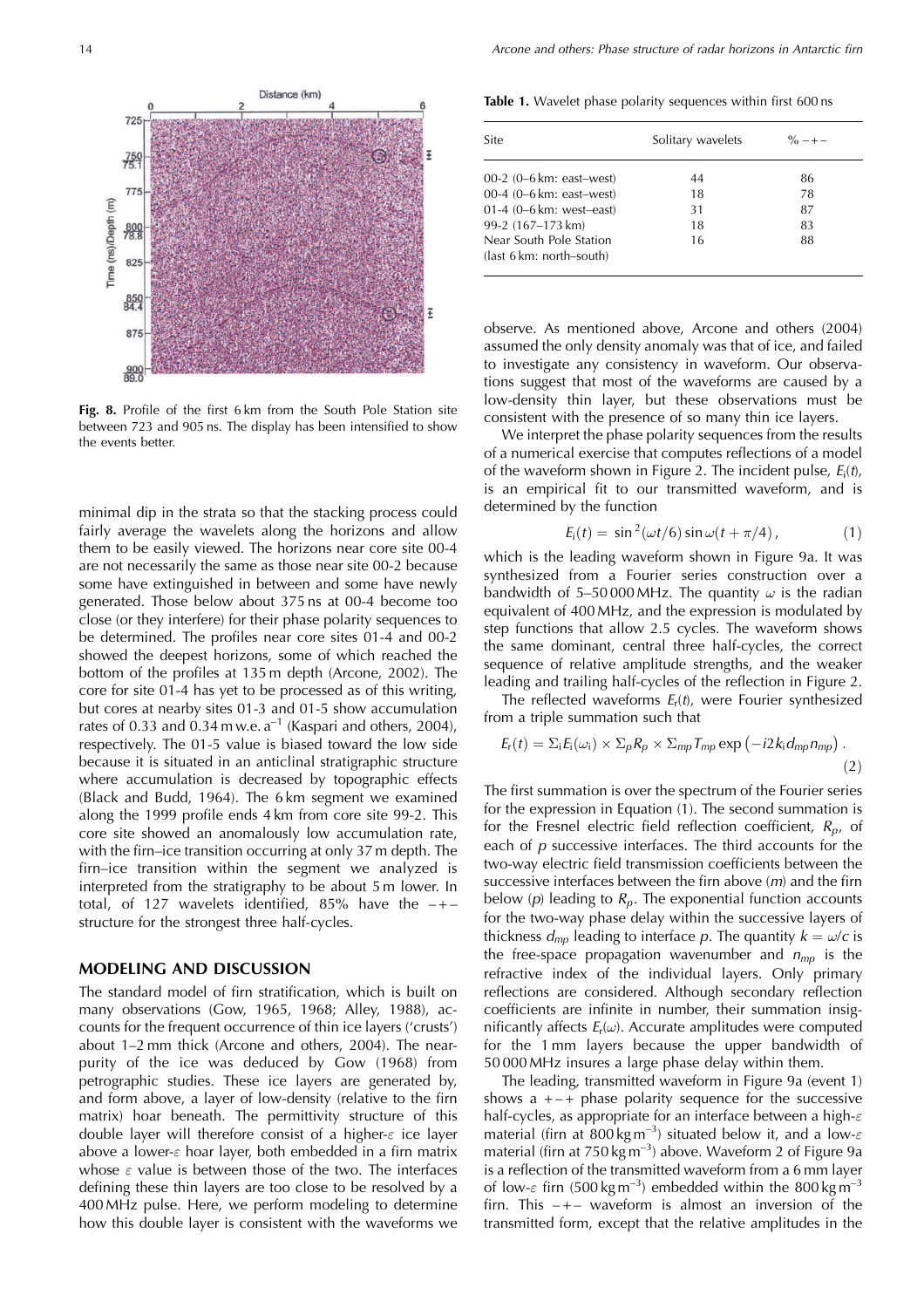

Fig. 9. Theoretical model of (a) our wavelet (event 1) and its reflection from a 6 mm layer of hoar (event 2), and (b) reflections from various thin, double-layer structures of ice over hoar. In (a) wavelet 1 reflects from the interface between firn at 750 kg m<sup>-3</sup> above and at 800 kg m<sup>-3</sup> below. The peak values of the wavelets relative to a reflection from a perfect reflector are indicated in dB, and density values are given for the hoar and firn matrix. In (b) the structure of three, strong, central half-cycles with the  $-+-$  phase structure evolves when the hoar layer thickness becomes comparable to, and then thicker than, the ice layer.

sequence of half-cycles are reversed. The layer thickness and density parameters were chosen to give the same peak amplitudes for the two waveforms. The central three halfcycles dominate in amplitude and so thin-layer reflections are very similar in form to those from single interfaces.

In Figure 9b we show waveforms reflected from successively thicker layers of hoar (from 0.2 to 1 mm), all underlying the same thickness of ice. As long as the hoar layer thickness compares with, or is thicker than, that of the ice layer, as observed naturally, the  $-+-$  waveform results with weaker, leading and trailing half-cycles to give a 2.5cycle length. For thinner layers of hoar there are four strong half-cycles in a  $+ - + -$  sequence. Additionally, even a sequence of such double layers with sufficient hoar thicknesses will produce the  $-+-$  waveform (Fig. 10), so long as the total thickness of the sequence does not exceed about 10 cm.

The example of Figure 9b gives about the minimum detectable thicknesses (the strongest reflectivity here is about -64 dB) given the performance figure (about 120 dB) and usable dynamic range (about 90 dB) of our radar system. It only takes an increased hoar thickness of 3–20 mm to bring the earliest signal in this model into the measured reflectivity range of -25 to -50 dB (Arcone and others, 2004).

The increase of horizon strength with distance to the northwest in Figure 3 appears to be consistent with our previous interpretation (Arcone and others, 2004) that these stronger events result from clusters of thin layers, as modeled in Figure 10, and not from a single thin layer. As accumulation rates decrease, these couplets should become closer and increase the composite layer reflectivity. Therefore, we consider the decreased amplitude of horizons near SPS to result mainly from less contrast between the density of the hoar and the firn matrix than might occur at the more northerly locations (the ice and the firn matrix should not show any different density values) because of decreased vapor pressure at colder temperatures, as explained above.



Fig. 10. Theoretical reflections from three couplets of ice over hoar, with each couplet separated by 5 cm (a), 6 cm (b) and 7 cm (c). The densities of the hoar and firn are the same as those given in Figure 9. The  $-$  +  $-$  wavelet structure holds for the three couplets so long as their total span (Sp) does not exceed about 10–11 cm. The peak amplitudes increase with decreasing separation between the couplets.